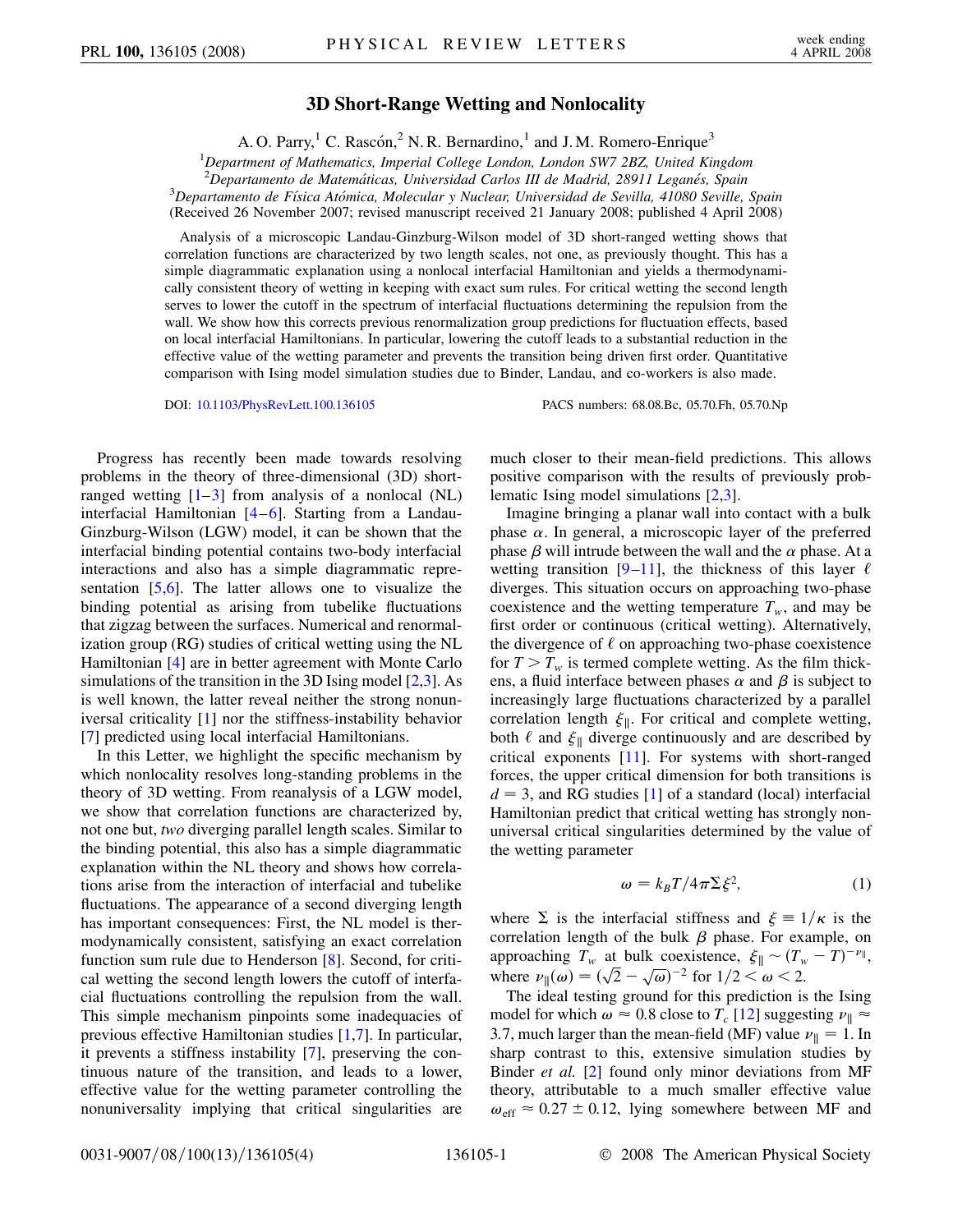RG expectations [[3](#page-3-1)]. The situation was confounded by a further refinement of the model, incorporating a positiondependent stiffness, due to Fisher and Jin [\[7](#page-3-6)] who predicted that, paradoxically, fluctuations drive the transition first order, in disagreement with the qualitative findings of the simulations.

<span id="page-1-0"></span>To continue, we return to the starting point of wetting theory and, using a magnetic notation, consider a LGW model [[9](#page-3-8),[10](#page-3-11)] based on a magnetizationlike order parameter  $m(\mathbf{r})$ 

$$
\mathcal{H}[m] = \int d\mathbf{r} \left\{ \frac{1}{2} (\nabla m)^2 + \phi(m) \right\},\tag{2}
$$

which has a bounding wall in the  $z = 0$  plane. A doublewell potential  $\phi(m)$  describes the coexistence of bulk phases  $\alpha$  and  $\beta$  where, in zero field,  $m_{\beta} = -m_{\alpha} = m_0$ , where  $m_0$  is the spontaneous magnetization. The bulk ordering field satisfies  $h \leq 0$  so the bulk phase is  $\alpha$ . Minimization of  $(2)$  $(2)$  determines the MF equilibrium profile  $\langle m \rangle = m(z)$ . With a fixed wall magnetization  $m = m_1 > 0$ , the model exhibits critical wetting when  $m_1 = m_0(T_w)$ .

Next consider the correlation function  $G(\mathbf{r}_1, \mathbf{r}_2)$  =  $\langle m(\mathbf{r}_1)m(\mathbf{r}_2)\rangle - \langle m(\mathbf{r}_1)\rangle \langle m(\mathbf{r}_2)\rangle$  and its parallel Fourier transform  $(FT)$   $G$ , which, at MF level, satisfies

$$
[-\partial_{z_1}^2 + \phi''(m(z_1)) + q^2]G(z_1, z_2; q) = \delta(z_1 - z_2), \quad (3)
$$

where we have set  $k_B T = 1$ . This can be solved within the double-parabola (DP) approximation  $\phi(m) = \kappa^2(|m| (m_0)^2/2 - hm$ , which is known to describe the physics of continuous wetting transitions [[6\]](#page-3-3). Within the DP approximation, the MF thickness [defined by  $m(\ell) = 0$ ] is  $\kappa \ell \approx$  $ln[-(t/2) +$  $\frac{1}{2}$   $\frac{1}{2}$   $\frac{1}{2}$   $\frac{1}{2}$   $\frac{1}{2}$   $\frac{1}{2}$  $\sqrt{(t^2/4) - \tilde{h}}$  where  $t \equiv m_1/m_0 - 1$  and  $\tilde{h} \equiv$  $h/(m_0\kappa^2)$ . This displays the well-known logarithmic divergences of  $\ell$  at critical and complete wetting. The result for  $G = G<sup>sing</sup> + G<sup>reg</sup>$  separates conveniently into singular and regular parts. The regular part contains no diverging length scales while the singular term is found by calculation to be [\[13\]](#page-3-12)

<span id="page-1-1"></span>
$$
G^{\rm sing}(z_1, z_2; q) = \frac{\Psi(z_1; q)\Psi(z_2; q)}{E(\ell; q)},
$$
 (4)

where, in the relevant long wavelength limit ( $q \ll \kappa$ ),  $\Psi(z, q) \approx m_0 \kappa e^{-\kappa_q(\ell - z)}$ , and

$$
E(\ell;q) \approx 2m_0 \kappa |h| + 2m_0^2 \kappa^3 e^{-2\kappa \ell} e^{-q^2 \ell/\kappa} + \sigma_{\alpha\beta} q^2. \tag{5}
$$

Here,  $\kappa_q = \sqrt{\kappa^2 + q^2}$  and  $\sigma_{\alpha\beta} = m_0^2 \kappa$  are the DP results for the interfacial tension or stiffness. One finds from [\(4\)](#page-1-1) that the correlation function is determined by two diverging parallel length scales: the usual parallel correlation length  $\xi_{\parallel}$  =  $\frac{1}{\sqrt{2}}$  $\sigma_{\alpha\beta}/E(\ell;0)$  $\sqrt{\sigma_{\alpha\beta}/E(\ell;0)}$  and also  $\xi_{\text{NL}} = \sqrt{\ell\xi} \propto \sqrt{\ln \xi_{\parallel}}$ . For example, in the approach to critical wetting at coexistence, and near the interface

$$
\mathcal{G}(\ell,\ell;q) \approx \frac{\mathcal{G}(\ell,\ell;0)}{e^{-q^2\xi_{\rm NL}^2} + q^2\xi_{\parallel}^2},\tag{6}
$$

<span id="page-1-4"></span><span id="page-1-3"></span>where  $G(\ell, \ell; 0) = \kappa^2 m_0^2 \xi_{\parallel}^2 / \sigma_{\alpha\beta}$ , while near the wall

$$
G^{\text{sing}}(0,0;q) \approx \frac{1}{2\kappa} \frac{e^{-q^2 \xi_{\text{NL}}^2}}{e^{-q^2 \xi_{\text{NL}}^2} + q^2 \xi_{\parallel}^2}.
$$
 (7)

The wave-vector dependence of these correlation functions, characterized by two diverging parallel length scales, corresponds to a breakdown of simple scaling and is rather revealing.

Before we discuss this, note that all the above is captured by the NL model, which describes wetting for both planar and nonplanar walls, and may be derived from the LGW model [\[5](#page-3-4)]. A collective coordinate  $\ell(x)$  denotes the location of a surface of isomagnetization  $m(\mathbf{r}) = 0$  where  $\mathbf{r}_\ell = (\mathbf{x}, \ell)$  is an arbitrary point on the interface. Let  $\psi(\mathbf{x})$ describe the shape of the substrate. A trace over irrelevant fluctuations identifies  $H[\ell] = \mathcal{H}[m_{\Xi}]$  [\[7](#page-3-6)] where  $m_{\Xi}(\mathbf{r})$  is the profile that minimizes  $(2)$  $(2)$  subject to the boundary conditions. For the DP potential, one finds

$$
m_{\Xi}(\mathbf{r})-m_{\beta} = -m_{\beta} \left( \sum_{\mathbf{r}} - \sum_{\mathbf{r}} + \cdots \right)
$$

$$
+ (m_1 - m_{\beta}) \left( \sum_{\mathbf{r}} - \sum_{\mathbf{r}} + \cdots \right) \quad (8)
$$

where the thick straight line denotes Green's function  $K(\mathbf{r}) = \kappa e^{-\kappa r}/2\pi r$  and the wavy lines represent the interfacial configuration (top) and wall (bottom). A black dot on a surface means one must integrate over all points on that surface with the appropriate infinitesimal area element (Fig. [1](#page-1-2)). The NL Hamiltonian is

$$
H[\ell] = \sigma_{\alpha\beta}A_{\alpha\beta} + 2m_0|h|V_{\beta} + W_{\text{NL}}[\ell],\tag{9}
$$

where  $A_{\alpha\beta}$  and  $V_{\beta}$  are the interfacial area and the volume of the  $\beta$  layer, respectively. The binding potential functional has the diagrammatic representation

$$
W_{\rm NL}[\ell] = a_1 \sum_{i=1}^{\infty} a_i + b_1 \sum_{i=1}^{\infty} a_i + \cdots \qquad (10)
$$

with geometry independent coefficients  $a_1 = 2t\sigma_{\alpha\beta}, b_1 =$  $\sigma_{\alpha\beta}$ . The structure of  $W_{NL}$  is largely unchanged beyond

<span id="page-1-2"></span>

FIG. 1 (color online). Wetting diagram and its algebraic expression.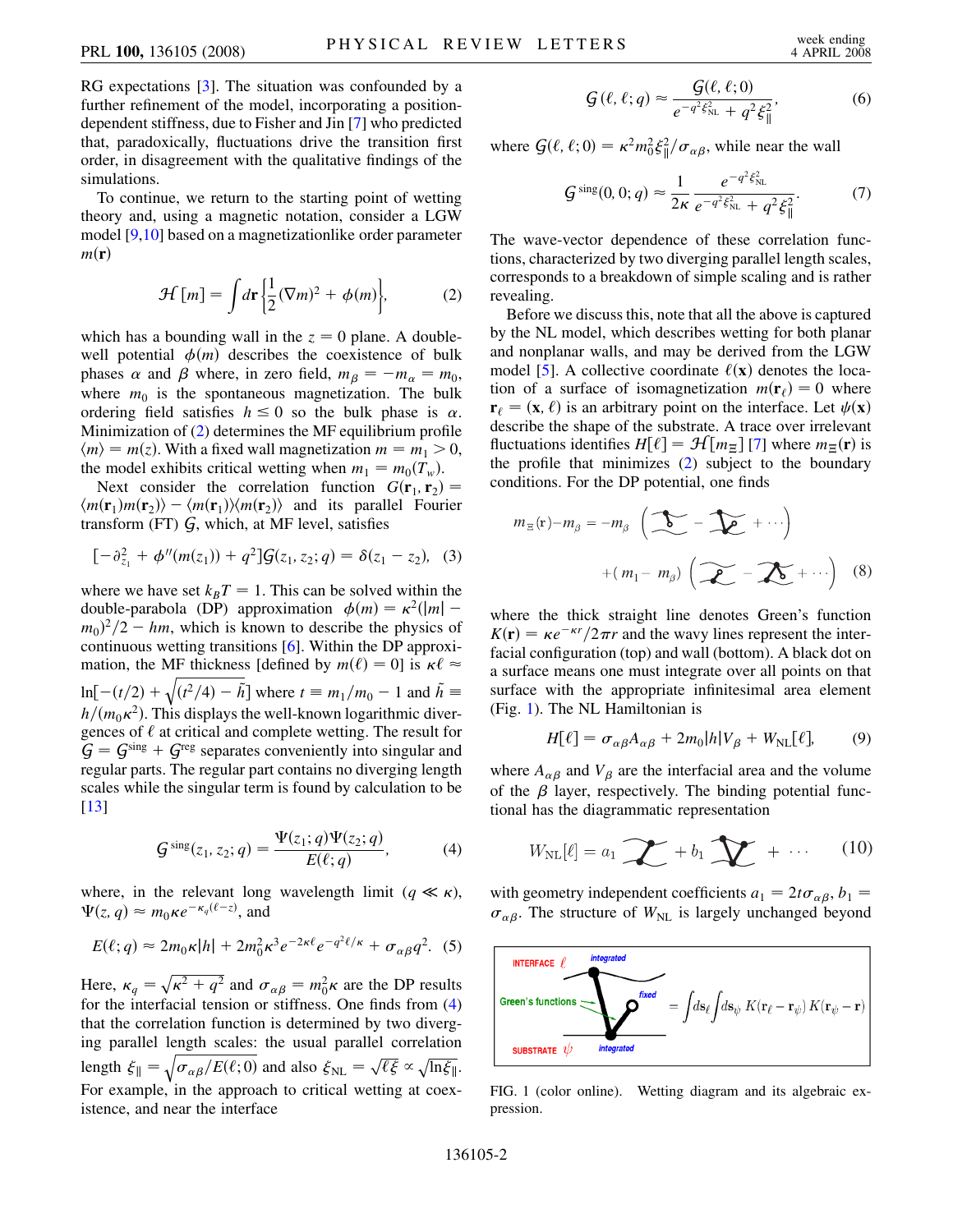DP and when coupling to a surface field is allowed, although the values of  $a_1$  and  $b_1$  are slightly altered [[6\]](#page-3-3). When the interface and wall are planar,  $W_{\text{NL}}[\ell] =$  $A_{\alpha\beta}W(\ell)$ , where  $W(\ell) = a_1e^{-\kappa \ell} + b_1e^{-2\kappa \ell}$  is the usual binding potential function  $[1,11]$  $[1,11]$  $[1,11]$ . For more general interfacial configurations, the diagrams further simplify to

$$
\sum_{n=1}^{\infty} = \int ds \ e^{-\kappa \ell} \tag{11}
$$

$$
\sum_{i} = \iint ds_1 ds_2 \ e^{-2\kappa \bar{\ell}} S(x_{12}; \bar{\ell}) \tag{12}
$$

<span id="page-2-1"></span>where  $\bar{\ell} \equiv [\ell(\mathbf{x}_1) + \ell(\mathbf{x}_1)]/2$  and *ds* is the appropriate infinitesimal area element at the interface. Here

$$
S(x; \ell) \approx \frac{1}{4\pi \xi_{\rm NL}^2} e^{-x^2/4\xi_{\rm NL}^2}
$$
 (13)

is an effective two-body interfacial interaction whose range is the new length scale  $\xi_{NL}$  discussed earlier. It is natural to interpret  $\xi_{NL} \propto \ell^{1/2}$  as the rms width arising from the thermal wandering of a tube of length  $\ell$ .

The MF expression for *G*sing can be recovered from the interfacial correlation function  $\langle \delta \ell(\mathbf{x}_1) \delta \ell(\mathbf{x}_2) \rangle$ , where  $\delta \ell = \ell - \langle \ell \rangle$ . Using the constrained profile (8) to reconstruct magnetization correlations, we are led to a diagrammatic formula for the correlation function *G* between two points (open circles),

$$
\frac{G^{\text{sing}}(\mathbf{r}_1, \mathbf{r}_2)}{m_0^2} = \partial_{z_1 z_2}^2 \underbrace{\mathbf{r}^{\text{even}} \mathbf{r}} \tag{14}
$$

where the horizontal lines denote the equilibrium MF positions of the interface and wall, while the thick line and black dots are as before. The wiggly line represents  $\langle \delta \ell(\mathbf{x}_1) \delta \ell(\mathbf{x}_2) \rangle$  and, therefore, shows magnetization correlations arising from the interaction between tubes and capillary waves. The parallel FT of Eq. (14) leads to the same expression for  $G<sup>sing</sup>$  obtained in the Landau theory, Eq. ([4\)](#page-1-1).

<span id="page-2-0"></span>We are now in a position to reexamine some longstanding problems of wetting theory. For complete wetting, the correlation function near the wall is

$$
G^{\rm sing}(0,0;q) \propto \frac{h^2}{2m_0\kappa|h| + \sigma_{\alpha\beta}q^2} e^{-q^2\xi_{\rm NL}^2},\qquad(15)
$$

which remains valid beyond MF. Expanding  $G(0, 0; q) =$  $G_0(0,0) - q^2 G_2(0,0) + \ldots$ , we find for the second moment

$$
G_2^{\text{sing}}(0,0) \propto \sigma_{\alpha\beta} + 2m_0|h|\xi_{\text{NL}}^2. \tag{16}
$$

This precisely satisfies Henderson's exact sum rule  $\mathcal{G}_2^{\text{sing}}(0,0) \propto \sigma_{\alpha\beta} + \sigma_{\text{sing}}$  [[8\]](#page-3-7), identifying correctly the singular contribution to the wall- $\alpha$  surface tension  $\sigma^{\text{sing}}$  $h \ln|h|$ . The latter term in  $G_2$  is not captured by the standard local interfacial model since it does not include the exponential damping appearing in the numerator of  $(15)$ [\[14\]](#page-3-13).

We now turn to critical wetting. The crucial observation here is that  $\xi_{\text{NL}}$  serves to cut off the spectrum of interfacial interactions that control the repulsion from the wall. This can already be seen in the LGW model results ([6](#page-1-3)) and [\(7\)](#page-1-4) for the MF correlation function. For example, near the interface and for wave vectors in the range  $1/\xi_{NL} \le q \le$  $\kappa$ , we find  $\mathcal{G}(\ell, \ell; q) = \kappa^2 m_0^2 / \sigma_{\alpha\beta} q^2$ , which is the same as for a free  $\alpha\beta$  interface, independent of the presence of the wall. Similarly, near the wall, the exponential damping kills the singular contribution for  $q \geq 1/\xi_{\text{NL}}$ . These effects can be traced to the two-body interaction ([13](#page-2-1)) controlling the repulsion. The FT of the interaction is  $\tilde{S}(q) \approx$  $exp(-q^2 \xi_{\text{NL}}^2)$ , which suppresses strongly the repulsion for wave vectors  $q \ge 1/\xi_{\text{NL}}$ . We are now in a position to critically reassess previous predictions for fluctuation effects  $[1,7]$  $[1,7]$  $[1,7]$ : (a) If we take the ultralong wavelength approximation  $\tilde{S}(q) \approx 1$ , Eq. (12) reduces to the local interaction  $\int d\mathbf{x} e^{-2\kappa \ell}$ , appearing in the original interfacial theory [[1\]](#page-3-0). However, this approximation is only valid provided we restrict wave vectors to  $q < \Lambda_{NL}$  where  $\Lambda_{NL} \sim 1/\xi_{NL}$  is an effective momentum cutoff. This contrasts with the original assumption [\[1](#page-3-0)] that  $q < \Lambda$ , where  $\Lambda \sim \kappa$  is the high-momentum cutoff [which remains valid for the attractive term (11)]. This implies that the renormalized repulsion should be [\[13\]](#page-3-12)

$$
R[e^{-2\kappa\ell}] \approx \frac{1}{\sqrt{2\pi}w_{\perp}} \int_0^\infty dt e^{-2\kappa t - (\ell - t)^2/2w_{\perp}^2},\qquad(17)
$$

<span id="page-2-2"></span>determined by a reduced width  $\kappa^2 w_\perp^2 = \omega \ln(1 + \xi_{\parallel}^2 \Lambda_{\rm NL}^2)$ . Equivalently, the wetting parameter controlling the renormalized repulsion takes a lower effective value

$$
\frac{\omega_{\rm eff}}{\omega} \approx \frac{\ln(1 + \xi_{\parallel}^2 \Lambda_{\rm NL}^2)}{\ln(1 + \xi_{\parallel}^2 \Lambda^2)},
$$
(18)

which, for thick wetting films, reduces to

$$
\omega_{\text{eff}} = \omega - \sqrt{2\omega^3} \frac{\ln(\kappa \ell)}{\kappa \ell} + \cdots, \qquad (19)
$$

where we have assumed that  $\omega > 1/2$  as appropriate to the Ising model. (b) The same mechanism prevents the possibility of a stiffness instability subsequently predicted for models that allow for a position-dependent stiffness [[7\]](#page-3-6). Indeed, the Fisher-Jin model can be recovered explicitly from the NL theory if we approximate  $\tilde{S}(q) \approx 1 - q^2 \xi_{NL}^2$ [\[5\]](#page-3-4). Again, this is valid only for  $q < \Lambda_{NL} \sim 1/\xi_{NL}$  and with this corrected cutoff the flow equations studied in [\[7\]](#page-3-6) no longer drive the transition first order. Importantly, the NL theory preserves the Nakanishi-Fisher global phase diagram showing first order, critical, and tricritical wetting